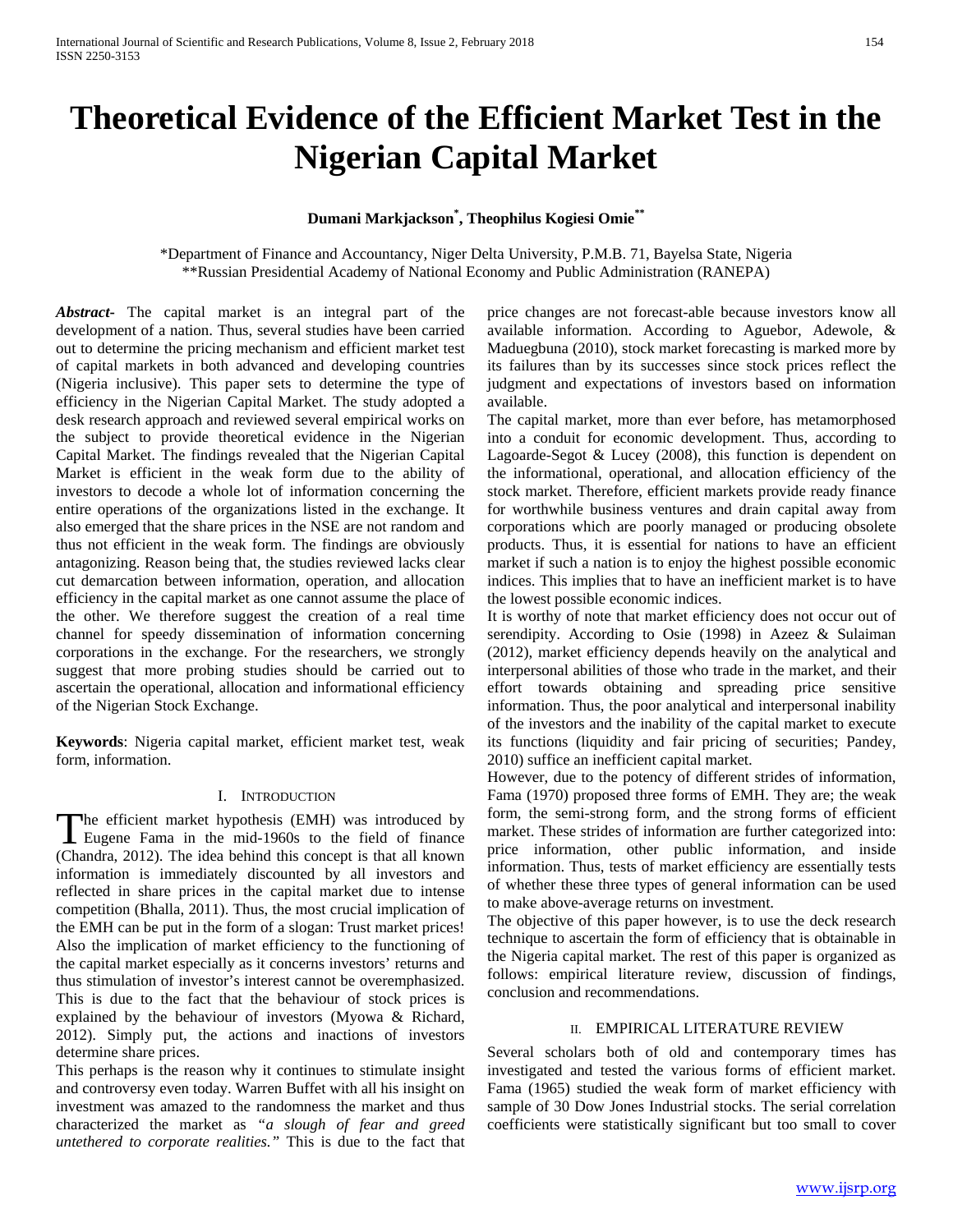transaction costs of trading. That is, Dow Jones Industrial stocks are efficient in the weak form.

Subsequently, a number of studies have shown evidence in favour of the random walk of securities. Udoka (2012) investigated information efficiency of the Nigerian Stock Exchange (NSE) with monthly time series data and adopted ordinary least square (OLS) to determine the efficiency of the NSE and found that the Share Price Index is statistically significant (i.e. the market is efficient in the weak form). Further probe found that an informed investor can make capital gains from the price differential resulting from the fact that the t-value is greater than the p-value. Similarly, Samuels & Yacout (1981) applied autocorrelation tests on weekly price series of 21 stocks listed on the NSE from 1978 to 1979. Their study found no autocorrelation and concluded that the NSE is efficient in the weak form.

Mayowa & Richard (2012) also tested the weak form of efficient market hypothesis in the Nigeria Capital market. The All Share Index from 2001 t0 2010 were analyzed using serial correlation technique. The analysis found that price changes of shares in the NSE are unrelated and normally distributed. They therefore concluded that Nigerian Capital Market is efficient in the weak form.

Furthermore, Jefferis & Smith (2005) tested for efficiency across time in 11 African markets including Nigeria. They adopted time-varying GARCH models on equity price data spanning the period (1990-2001). The study reported that Egypt, Morocco and Nigeria only became weak-form efficient towards the end of the study period (i.e. 2001).

## III. DISCUSSION OF FINDINGS

Empirical evidence from previous studies reviewed in this paper shows that there are two opposing views to the weak form of the efficient market hypothesis (EMH) in the Nigerian Capital Market and some markets in Africa. Studies by Fama (1965), Udoka (2012), Samuels & Yacout (1981), Mayowa & Richard (2012), and Jefferis & Smith (2005) found the Nigerian Capital Market to be efficient in the weak form. This means that current share prices in the NSE carry record of past prices and volume information. Thus, this implies that past data cannot be used to predict future stock prices to make abnormal profits due to monopoly of superior trading information. This according to our findings is because investors know all information concerning management style, operational style, product quality and demand and industry indices etc. simultaneously, interprets it similarly, and behaves rationally. The implication of this is that the NSE is a veritable conduit for draining capital away from corporations that are poorly managed or producing obsolete products to better managed corporations.

The other side of the divide is studies by Nwidobie (2014), Mojekwu & Ogege (2012), Magnusson & Wydick (2002) and Afego (2012). In their separate studies, we found that the share prices in the NSE are not random and thus not efficient in the weak form. This means that share prices in the NSE can be predicted using past information about the stock. This further refutes Fama's 1965 postulation of no serial correlation of successive share prices. The implication of this is that share prices are not reflecting the intrinsic value of the corporation. Thus, the NSE drain capital away from productive and better In sharp contrast to these findings are the studies that have evidence against the random work hypothesis. Nwidobie (2014) carried out an empirical test in the Nigerian Capital Market. The All Price Index (API) data covering Jan; 2000 to Dec; 2012 was adopted and the Augmented Dickey-Fuller (ADF) test show that share price movements on the NSE do not follow the random walk pattern described by Fama (1965). Thus, the study concluded that the random walk hypothesis is not supported by findings in the Nigerian Capital Market. Mojekwu & Ogege (2012) also evaluated the weak form efficiency of the Nigeria stock market. They used monthly data between (January 1985 to December 2010) and the econometric analysis found that there exist a strong correlation between past prices and present prices. This means that share prices under this period were not random, thus, the stock market is not efficient in the weak form.

Furthermore, in a combined study by Magnusson & Wydick (2002) using partial autocorrelation test for a number of African markets including Nigeria. The study found evidence of autocorrelation in share returns for Nigeria, Ghana and Zimbabwe, thus suggesting that these markets are not weak form efficient. In the same vein, Afego (2012) analysis on the weak form efficient market for random walk in the monthly index returns between the years (1984-2009) displayed predictable components of share prices in the NSE and therefore suggested that traders can make superior returns by applying superior trading rules.

Consequently, due to the lack of consensus in findings from previous literatures; we intend to consolidate the empirical findings with theory.

managed corporations to poorly managed corporations that are producing obsolete products, thereby hampering growth and development of the economy.

Furthermore, we also found that almost all the studies considered in this paper neglected a clear cut demarcation between informational, operational, and allocation efficiency in the NSE. Thus, there is no evidence to affirm whether the market is information, operation and or allocation efficient; as one cannot assume the place of another.

## IV. CONCLUSION

The paper examined empirical studies aimed at presenting theoretical evidence of the efficient market test in the Nigerian capital market. The paper observed that the NSE drain capital away from productive and better managed corporations to poorly managed corporations that are producing obsolete products, thereby hampering growth and development of the economy. Irrespective of this, the place of the Nigeria capital market and the efficient market hypothesis cannot be down played. Although, empirical evidence is conflicting on the randomness and or non-randomness of stock prices in the Nigerian Capital Market, it still gives an understanding of the operations in the capital market.

We recommendations the following:

Systemic and creative channels should be created to ensure the speedy dissemination of information concerning corporations in the Nigerian Stock Exchange.